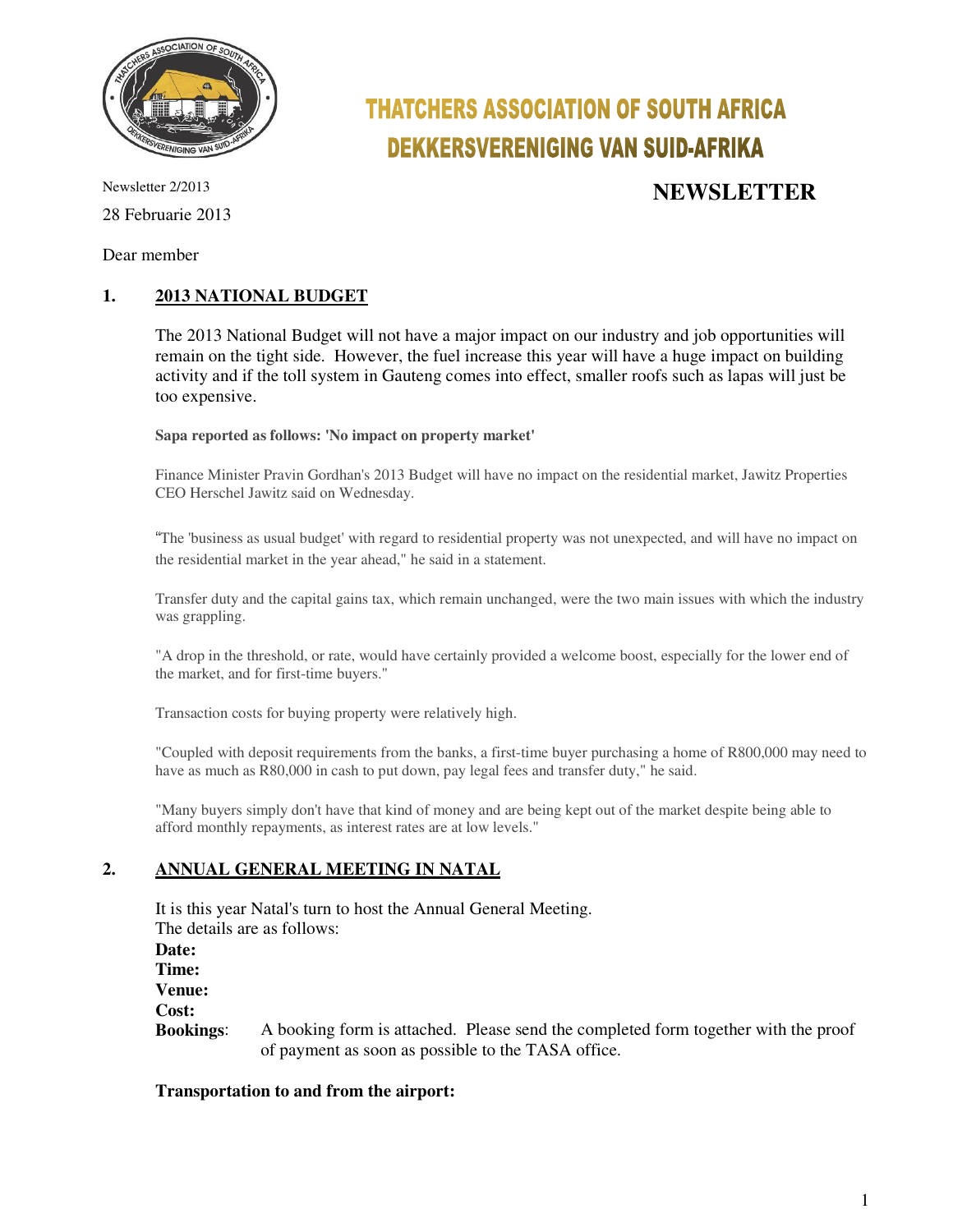#### **3. NOTICE OF THE MEETING AND AGENDA**

The formal Notice of the Annual General Meeting and Agenda is attached for your information. Enough time is allowed to make flight reservations and for comments regarding the proposed new Constitution to be forwarded to the TASA office at least seven (7) days prior to the commencement of the meeting.

#### **4. AGENDA**

- **1. The Chairperson's report**
- **2. Presentation of the Association's Annual Financial Statements**
- **3. The appointment of Auditors**
- **4. Membership**
- **5. Other appropriate matters.**
- 5.1 Approval and acceptance of the proposed new Constitution and revised Source documents.
- 5.2 International Thatching Society's Congress and Thatching Fair in Cape Town during February 2014.

*The letter of Mr. Abrie Visagie (ITS organizer) is attached for your attention.* 

5.3 Increase of membership fees

#### **Background**:

Since the reviving of the TASA during 2005, a founding fee of R500 was imposed and a membership fee was set at R3 000 per year from 2006. The membership fee was increased in 2010 to R3 500 and remained unchanged to date. If an increase is approved, it will only come into effect from February 29, 2014.

### **6. The election of the Executive Committee members**

#### **5. CONSTITUTION AND SOURCE DOCUMENTS**

The TASA's original Constitution did not meet the legal requirements and should be reviewed and adjusted to also curb any misinterpretation,

All comments on the proposed new Constitution must reach the TASA office in writing at least seven (7) days before the date of the Annual General Meeting.

#### **6. MEMBERSHIP RENEWAL**

Please note that your membership fees must be paid in full for you to cast a vote at the Annual General Meeting. Only bona fide Thatching contractors are entitled to vote.

#### **7. ANNUAL NATIONAL PHOTO COMPETITION**

The annual photo competition almost became the focal point of the Annual General Meeting last year. You are again warmly invited to come and showcase your roofs.

Members are asked to develop their photos (A3 size) so that it can be displayed for the entire day. The winners will be announced during the evening function.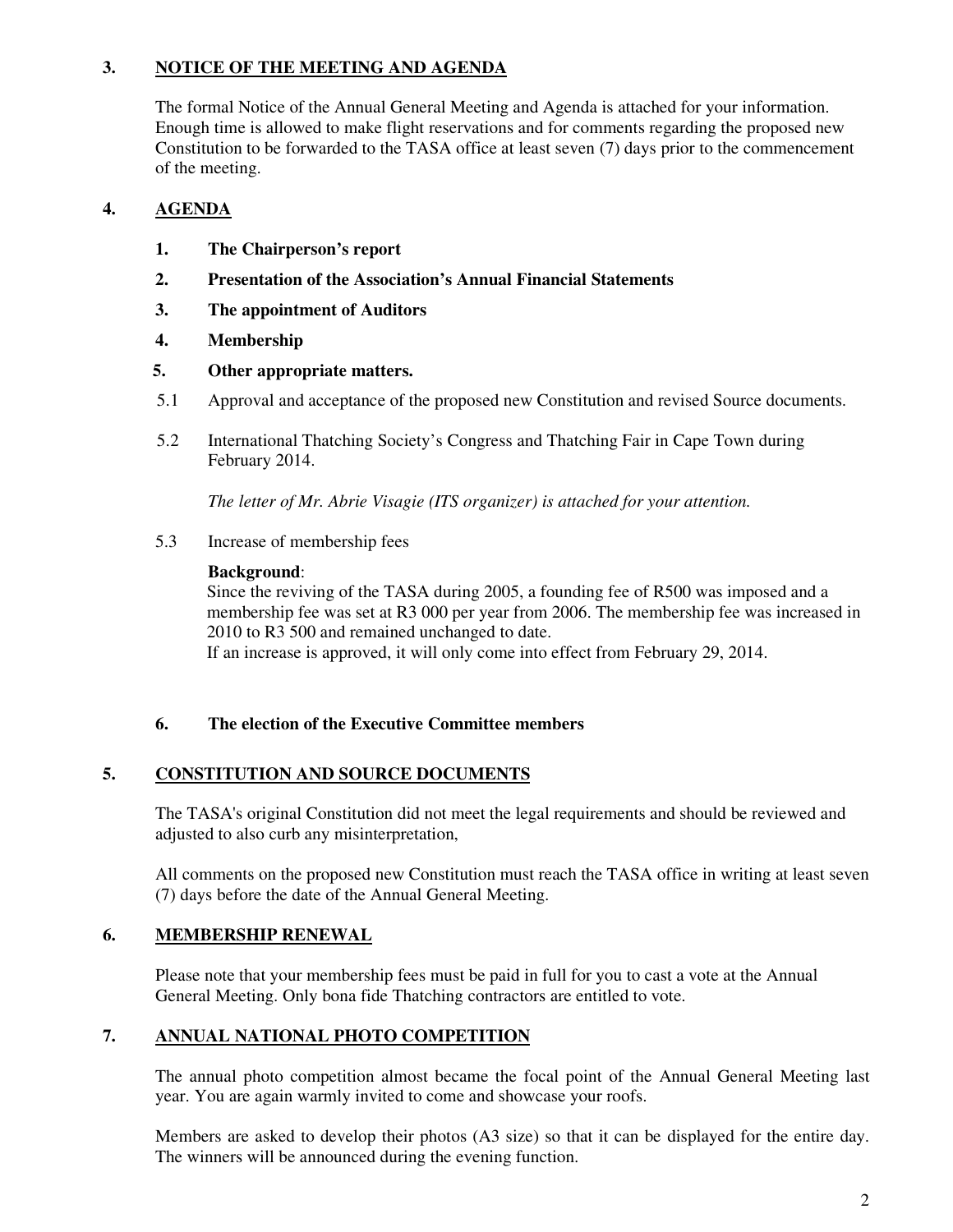An independent judge will appoint the winners in the four categories and prize money will be made available through sponsors to the winners, together with a certificate from the TASA.

#### **The different categories are as follows:**

- Largest single structure
- Most aesthetic structure
- Smaller structures
- Funniest photo

You are still very welcome to participate in the competition although you might not be able to spend the day with us. It will certainly be displayed if you forward the developed photos well in advance to the TASA office at:

Thatchers Association of South Africa P O Box 15936 **LYTTELTON** 0140

We rely on your cooperation and we trust that most of our members will be able to attend this very important Annual General Meeting.

Kind regards

Kosie Theunissen **NATIONAL CHAIRMAN**

Thatchers Association of South Africa Fax 086 6409 151<br>P O Box 15936 Mobile 083 283 8429 P O Box 15936 Mobile 083 283 8429 0140 Website: www.sa-thatchers.co.za

Email address: admin@sa-thatchers.co.za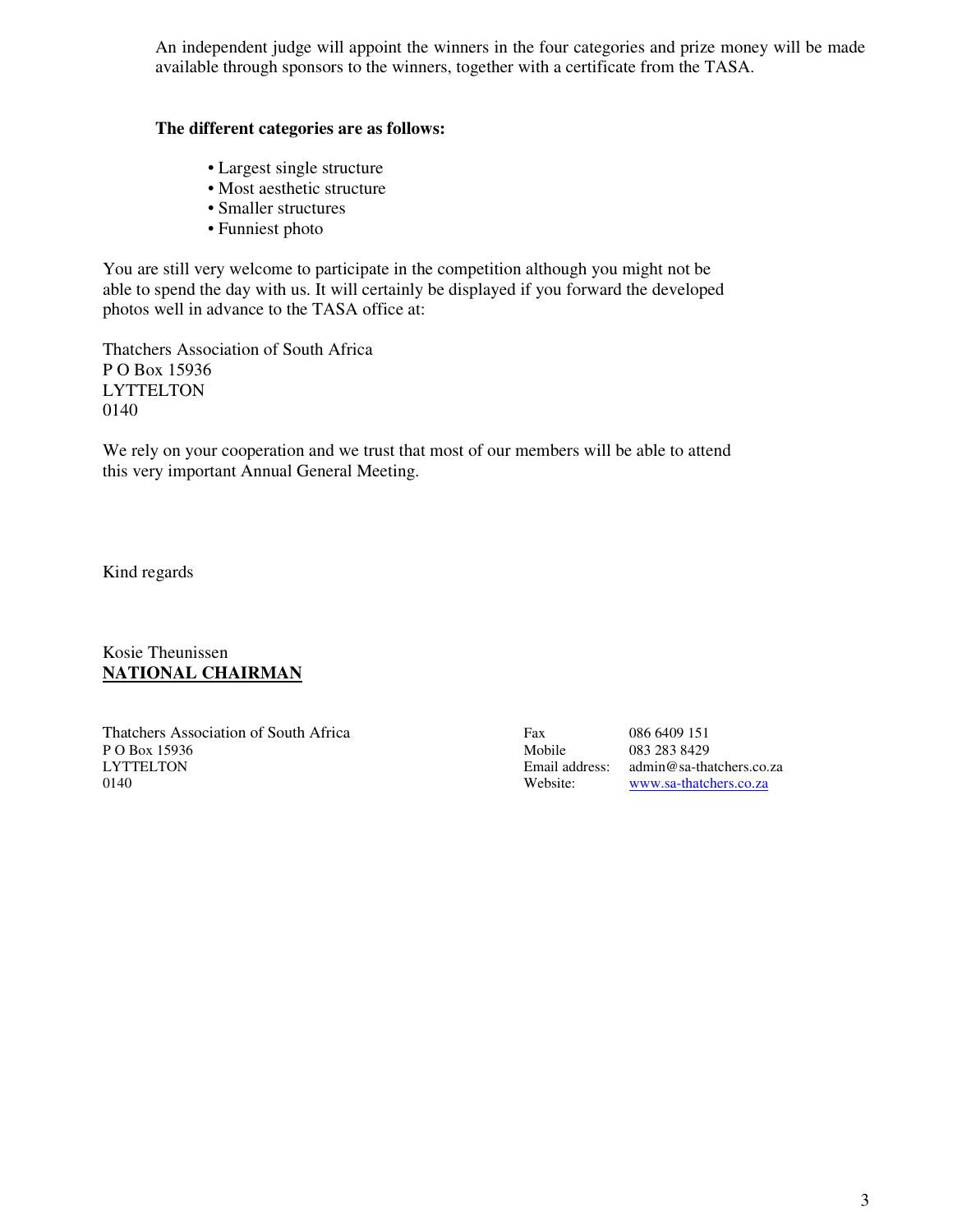

# **THATCHERS ASSOCIATION OF SOUTH AFRICA DEKKERSVERENIGING VAN SUID-AFRIKA**

## **BOOKING FORM**

| ANNUAL GENERAL MEETING |
|------------------------|
| DATE                   |
| VENUE                  |
| TIME                   |
|                        |

| Number of people who will only attend the meeting: : ___________________________ |  |        |                               |                                         |
|----------------------------------------------------------------------------------|--|--------|-------------------------------|-----------------------------------------|
|                                                                                  |  |        |                               |                                         |
|                                                                                  |  |        |                               |                                         |
|                                                                                  |  |        |                               |                                         |
| Number of persons who will make use of the accommodation facilities:             |  |        |                               |                                         |
|                                                                                  |  |        |                               | Room Room Friday night / Saturday night |
|                                                                                  |  |        |                               |                                         |
|                                                                                  |  |        |                               |                                         |
|                                                                                  |  |        |                               |                                         |
| Do you need transportation to and from the airport?                              |  |        |                               |                                         |
| Arrival                                                                          |  | Friday |                               |                                         |
| Depart                                                                           |  |        | Sunday Flight _______________ |                                         |

#### *Please send the completed form along with proof of payment to the TASA office*

A road map is included for your convenience.

|  | <b>GPS</b> coordinates: |
|--|-------------------------|
|--|-------------------------|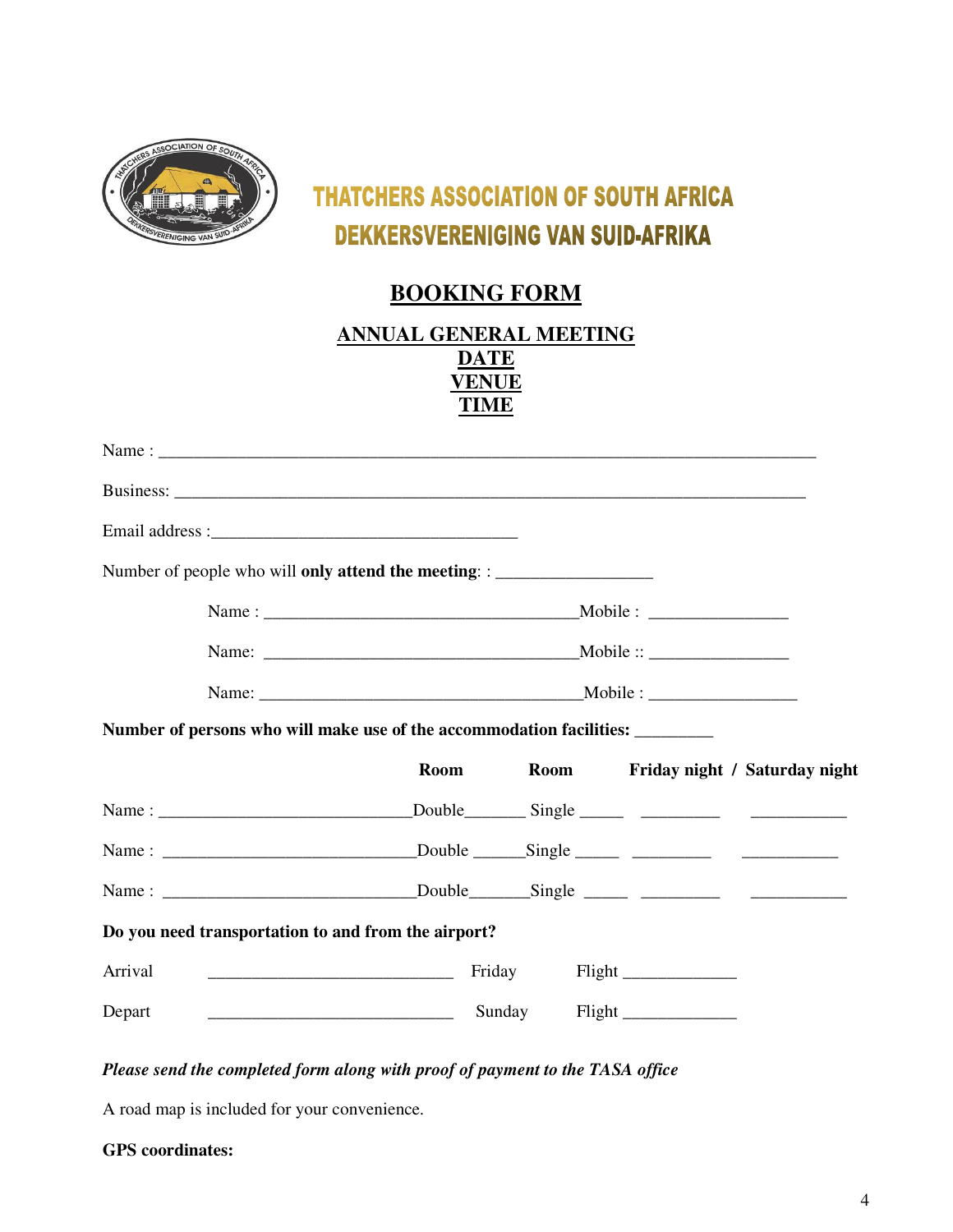

ITS host survey/1

# **DEKKERSVERENIGING VAN SUID-AFRIKA**

12 February 2013

Dear TASA member

#### **INTERNATIONAL THATCHING SOCIETY'S CONGRESS AND FAIR TO BE HELD IN CAPE TOWN DURING FEBRUARY 2014**

**THATCHERS ASSOCIATION OF SOUTH AFRICA** 

As mentioned in previous Newsletters, the International Thatching Society (of which TASA is a member) annual Congress and Fair will be held during 5 to 8 February 2014 in South Africa. The Western Cape Region will host this important event.

During these dates, the official Conference and Fair will take place in the Cape, but at the ITS Congress in Germany last year which was also attended by a TASA delegation, the representatives expressed the need to see more of South Africa during their visit here.

The idea is that the TASA arrange short optional tours of a maximum of four (4) to five (5) days in the different regions, before and after the official Congress and Fair and that TASA members act as hosts / organisers thereof.

This might be a good business opportunity for some of our members since many have the facilities to offer something like this.

We would like to know if you would be interested and what your proposal is for such a short tour. We will then choose one member in each region. If, however, there is more than one member per region to host the tours, we will arrange that the members work together

It would be appreciated if you send the following information as soon as possible to the TASA's office

1. Are you interested to act as host / organiser of a short tour?

Your name:  $\frac{1}{2}$  and  $\frac{1}{2}$  and  $\frac{1}{2}$  and  $\frac{1}{2}$  and  $\frac{1}{2}$  and  $\frac{1}{2}$  and  $\frac{1}{2}$  and  $\frac{1}{2}$  and  $\frac{1}{2}$  and  $\frac{1}{2}$  and  $\frac{1}{2}$  and  $\frac{1}{2}$  and  $\frac{1}{2}$  and  $\frac{1}{2}$  and  $\frac{1}{2}$  and

Part of the country where the tour will take place : \_\_\_\_\_\_\_\_\_\_\_\_\_\_\_\_\_\_\_\_\_\_\_\_\_\_\_

\_\_\_\_\_\_\_\_\_\_\_\_\_\_\_\_\_\_\_\_\_\_\_\_\_\_\_\_\_\_\_\_\_\_\_\_\_\_\_\_\_\_\_\_\_\_\_\_\_\_\_\_\_\_\_\_\_\_\_\_\_\_\_\_\_\_\_\_\_\_

2. What do you attend to offer?

Accommodation: \_\_\_\_\_\_\_\_\_\_\_\_\_\_\_\_\_\_\_\_\_\_\_\_\_\_\_\_\_\_\_\_\_\_\_\_\_\_\_\_\_\_\_\_\_\_\_\_\_\_\_\_\_\_\_\_

Tour information:

Number of persons that can be accommodated: